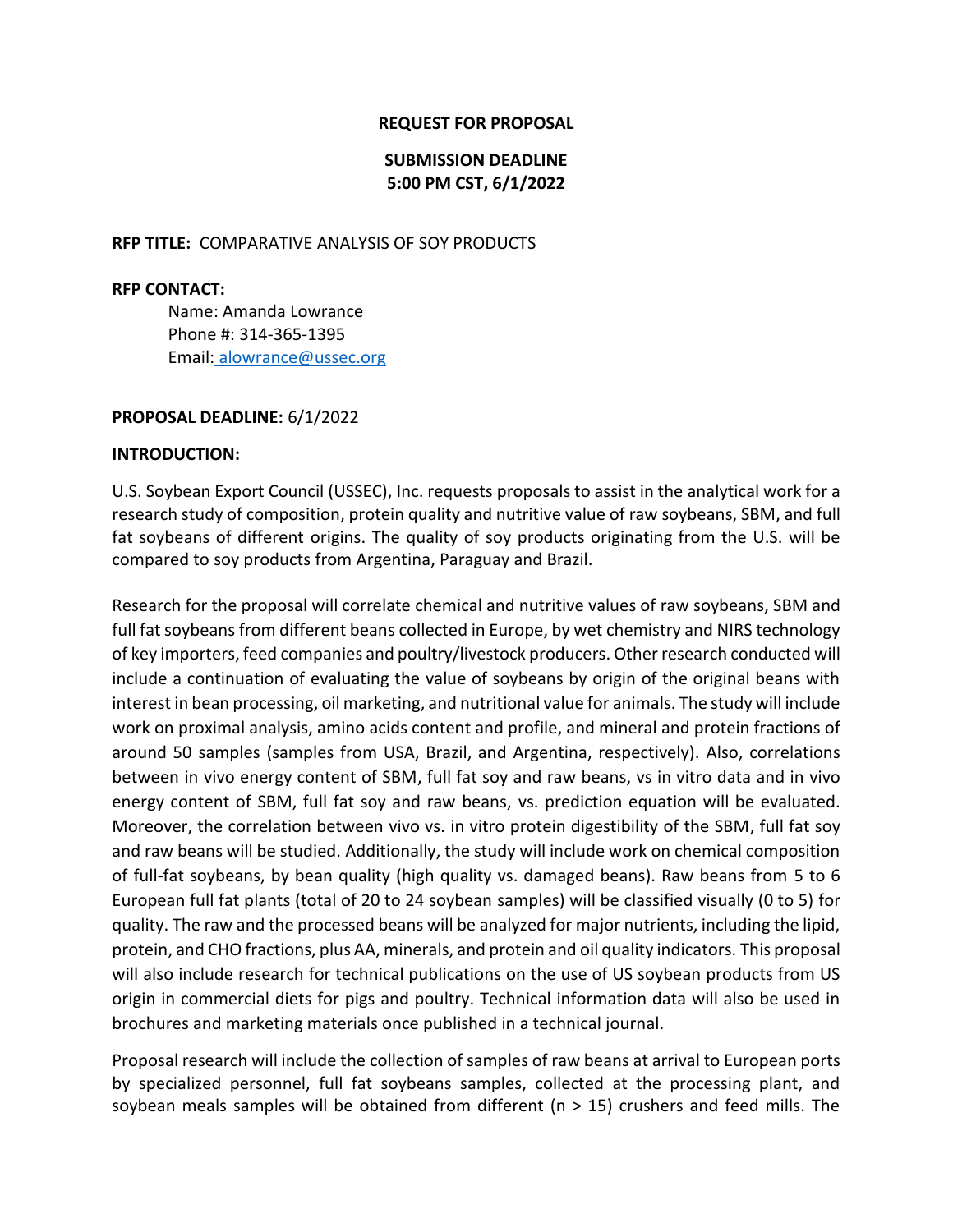samples will be analyzed for main proximal components, carbohydrate content, amino acids, and protein by wet and NIRS analyses. In addition, the raw beans will be classified in foreign material, splits, non-damaged beans, and. damaged beans. Analyses will include quantity and quality (acidity and peroxide values) of the beans.

Data for SBM will be compared with data of previous years by origin of the beans. In addition, the energy content by country of origin of the beans, will be calculated by prediction equation and the values will be compared with those obtained in the *in vivo* trial (data available already).

For raw beans, data by vessel will be determined and then data from damaged and nondamaged values will be compared by country of origin of the vessel.

For full fat soybeans, proximal chemical analyses, ether extract, and protein quality data by country and plant will be compared before and after processing

# **PURPOSE OF RFP:**

USSEC's standard practice is to RFP every 3 years in an openly and competitive manner. This type of cost analysis will assist in determining the fair market value for the work to be performed and allows USSEC the opportunity to evaluate various proposals and select the best contractor for the job based on experience, availability, expertise, approach, and cost.

The purpose of this RFP is to seek proposals related to the analysis of soy products for the quality attributes related to: quality of fat and protein fractions, nutritive value, amino acid composition and digestibility.

## **BACKGROUND & PURPOSE OF PROJECT:**

Many target audiences along the animal feed and production value chain do not fully understand the value of U.S. soybean meal's nutritional bundle and may instead buy strictly on price or a combination of price and crude protein. Those that have some understanding of the value may still undervalue the superior quality of U.S. soy, resulting in missed export opportunities when U.S. soy is priced moderately higher than that from other origins. Educating Industry about the U.S. Soy Advantage would help USSEC reach program objectives by their recognition of the nutrient advantages in U.S. soy and become regular purchasers of U.S. soy and while the research is high level it would be presented in a format that could be used for other training efforts as well as a highly technical audience. In the European Union and the UK, 165 million tons of feed were produced, with an estimated turnover of 55 billion euros. The consumption of protein feed materials was approximately 39.3 million tons in 2020, of which approximately 29% (or 13.5 million tons) were supplied by soybean meal. In the case of the EU and UK, less than 3% of the total SBM was produced internally. This creates a unique opportunity for education on the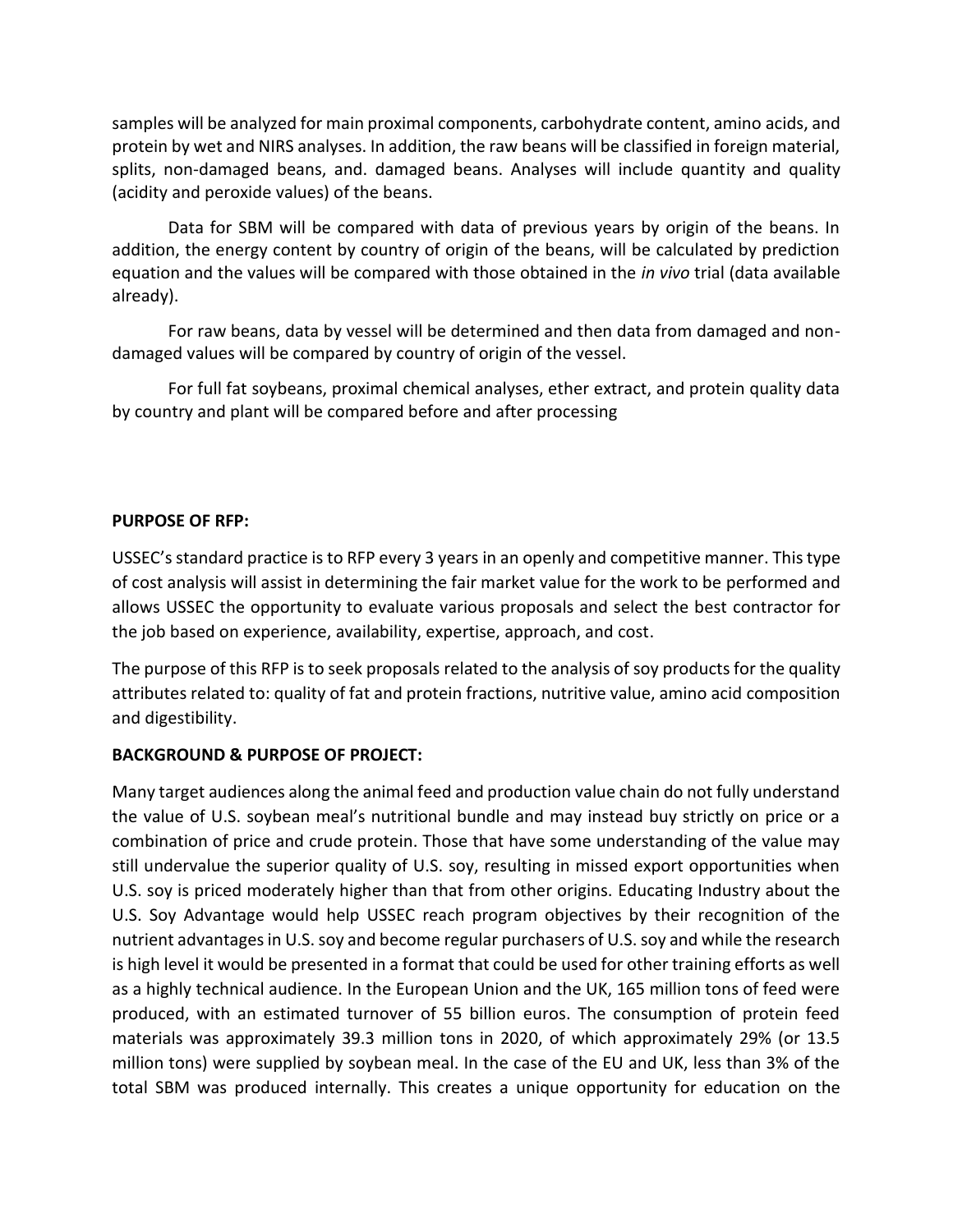benefits of US Soy products. As scientific research is always advancing, and to stay abreast and educate, USSEC must continually gather new data and use our resources to disseminate that information to the industry personnel that can benefit from and relay U.S. Soy messaging.

# **TARGET AUDIENCE:**

- Nutritionists
- End users
- FFS producers
- Soy crushers

## **SCOPE (SERVICES) OF WORK:**

- Contractor will work with other cooperators to obtain samples and ensure data/sample continuity.
- Full-fat, SBM and raw soybeans European surveys
- Wet chemistry vs NIRS values for soybean meals
- Energy content of SBM of three origins, in vivo vs in vitro data
- Energy content of SBM, "in vivo" vs prediction equations data
- Course on Nutritive value and quality control of soy products. Protein fraction
- Course on Nutritive value and quality control of soy products. Energy and functional fiber fractions
- SBM protein digestibility. In vivo vs in vitro trials
- Technical publications on soy products in local magazines and congresses
- Soybean meal European survey
- Effects of functional soy hulls on nutrient digestibility and growth performance of broilers
- Second Step Soybeans quality differentiation

# **ADDITIONAL CONSIDERATION (if applicable)**

• In budget, break out project management cost, and per sample cost

## **DELIVERABLES:**

| <b>Completion Date</b> | <b>Description of Deliverables</b>                                       |  |
|------------------------|--------------------------------------------------------------------------|--|
| Week of                | Meeting with USSEC Representative to discuss setting sample              |  |
| 6/1/22                 | stewardship/data collection.                                             |  |
|                        |                                                                          |  |
| <b>TBD</b>             | Early data provided to USSEC.                                            |  |
| Ongoing                | All data will be provided in Excel format to the USSEC and stakeholders. |  |
| Ongoing                | Bi-weekly updates (email or phone call)                                  |  |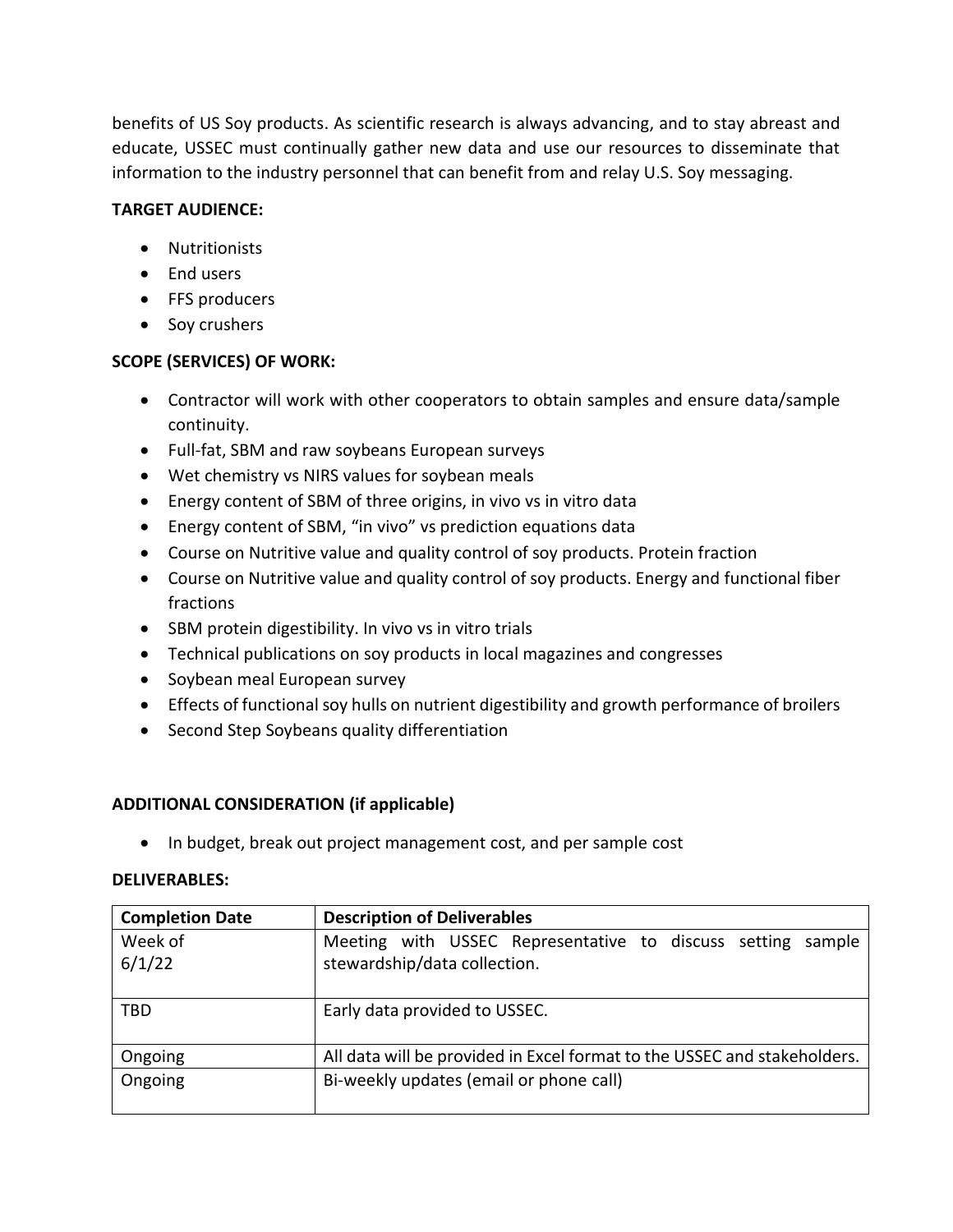### **PROJECT TIMELINE:**

Our expectation is that the work called for in this RFP will start in early May/June 2022 and will last up until the FY end 2022.

## **RFP TIMELINE:**

- **RFP Distribution:**
- **Last Day to Submit Questions:** May 31st, 2022, by 5:00PM Central Time
- **Project Proposals Due:** May 31st, 2022, by 5:00PM Central Time
- **Selections Made By:** June 1st, 2022
- **Prospective Contractors Notified By:** June 1st, 2022

## **INSTRUCTIONS:**

Proposals must contain at a minimum the specific criteria listed below:

- 1. Please email the proposal to [RFP@USSEC.ORG](mailto:RFP@USSEC.ORG) by *5:00PM Central Time on June 1st, 2022*
- 2. A description of Prospective Contractor's capabilities, resources, and experience. Emphasis should be placed on experience related to this RFP.
- 3. A thorough proposal outlining Prospective Contractors planned work, deliverables, and timeline to complete the work.
- 3. Resumes for each of the Prospective Contractor's personnel assigned to work directly on the implementation of the contract.
- 4. Provide a minimum of two names and contact information for other similarly sized clients for reference purposes.
- 5. Detailed Budget
	- **-** All bids for services must provide a breakout of how the fee was derived including but not limited to a breakdown of hourly rate and the amount of effort they anticipate to do the work.
- 6. Proposals should be no longer than *10 pages* (8 ½" x 11").

## **NOTES:**

• Prospective Contractors are hereby notified that proposals will be duplicated for internal review only. Every effort will be made to maintain confidentiality of all information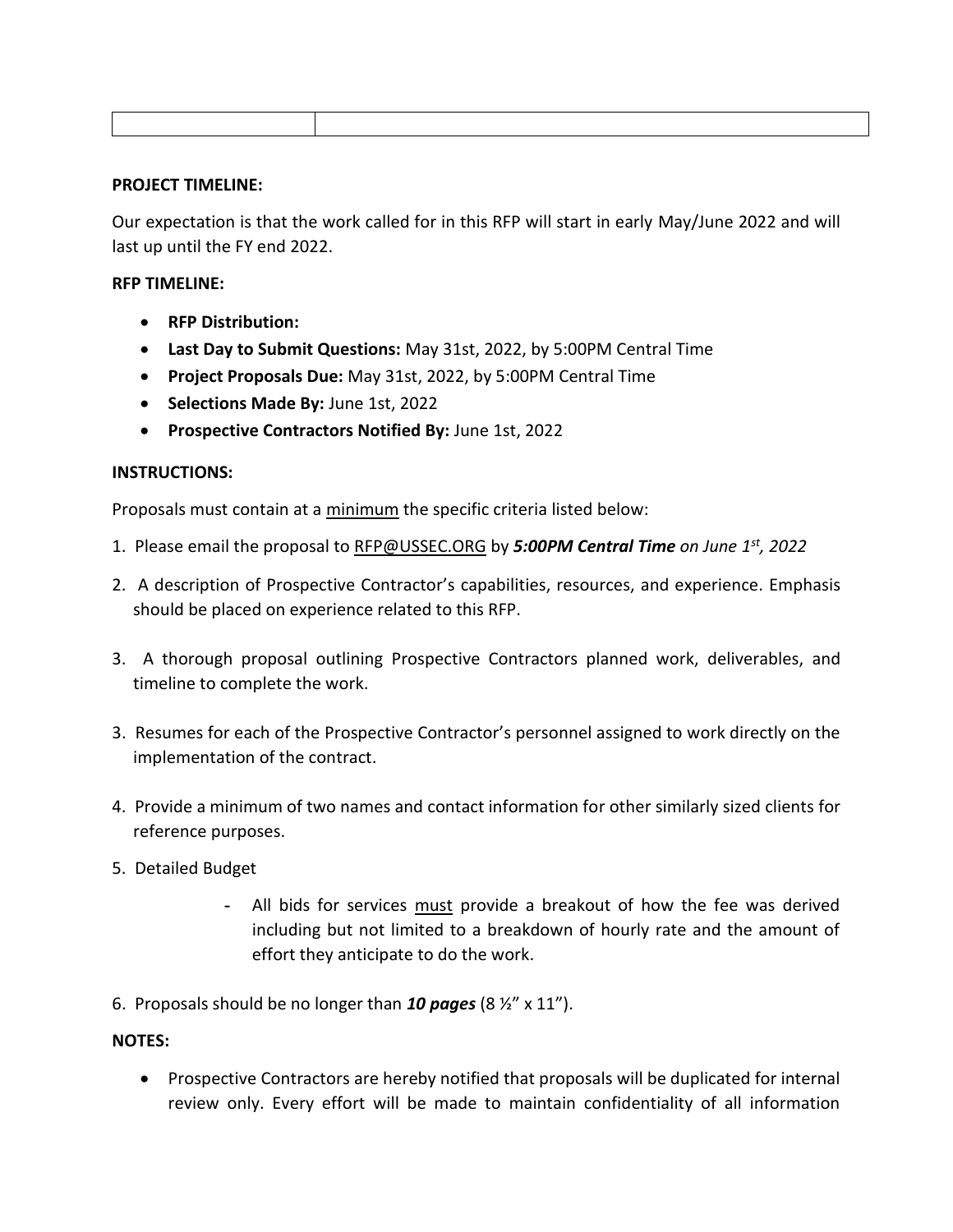presented. The appropriate representatives from staff and legal counsel will review proposals. Proposals will not be returned.

- USSEC reserves the right to retain all proposals submitted. Submission of a proposal indicates acceptance by the submitter of the conditions contained in the request for proposal, unless clearly and specifically noted in the proposal submitted and confirmed in the contract between USSEC and the contractor selected.
- Confidentiality Without USSEC's prior written consent, Prospective Contractors and its officers, employees, agents, representatives, affiliates, and subcontractors shall not disclose to any third party any documents, materials, or information that the Prospective Contractors learns from or is provided in relation to the RFP request.
- During the evaluation process, USSEC reserves the right to request additional information or clarifications from proposers, or to allow corrections of errors and omissions.
- USSEC reserves the right to reject any proposal that is in any way inconsistent or irregular. USSEC also reserves the right to waive proposal defects or deficiencies, to request additional information, and/or to negotiate with the Prospective Contractor regarding the proposal.
- Prospective Contractor agrees that Fees are in lieu of any and all other benefits, including, but not limited to, repayment of any and all taxes related to contractor service fees, health and life insurance, administrative costs, and vacation.
- Prospective Contractor agrees that any income taxes, value added taxes or any other form of direct or indirect taxes on compensation paid under the contract shall be paid by Contractor and not by USSEC or Funding Sources.
	- o Prior to any payment to a Contractor, a contractor must provide a W-9, W-8, or W-8BEN upon agreement signature
- Non-Competition. Contractor shall not act as agent or representative for any product or service directly or indirectly competitive with U.S. soybeans or soybean products for the length of the contract.
- USSEC and Prospective Contractor agrees to comply with the provisions of Equal Employment Opportunity (EEO). USSEC provides EEO to all employees and applicants for employment without regard to race, color, religion, gender, sexual orientation, gender identity or expression, national origin, age, disability, genetic information, marital status, amnesty, or status as a covered veteran in accordance with applicable federal, state, and local laws.

# **SUPPLEMENTAL INFORMATION AND BACKGROUND**

## *BUILDING A PREFERENCE FOR U.S. SOY*

**USSEC's strategy** can be found here: <http://ussec.org/about-ussec/vision-mission/>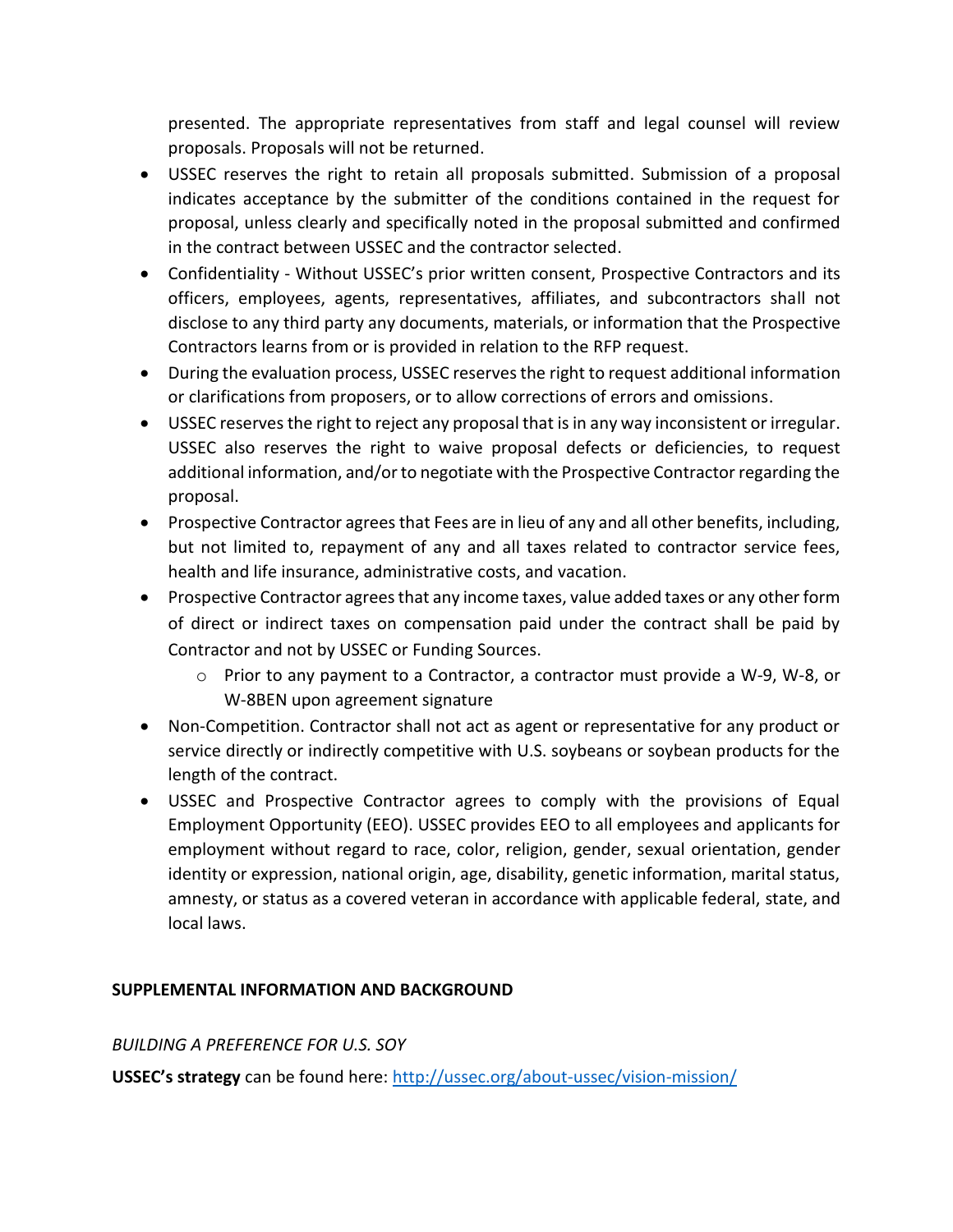**USB's Long Range Strategic Plan** can be found here: [http://unitedsoybean.org/about](http://unitedsoybean.org/about-usb/strategic-planning/)[usb/strategic-planning/](http://unitedsoybean.org/about-usb/strategic-planning/)

We are a dynamic partnership of key stakeholders representing soybean producers, commodity shippers, merchandisers, allied agribusiness, and agricultural organizations.

Through a global network of international offices and strong support in the U.S., we help build a preference for U.S. soybeans and soybean products, advocate for the use of soy in feed, aquaculture, and human consumption, promote the benefits of soy use through education and connect industry leaders through a robust membership program.

Our 15-member board of directors is comprised of four members from the American Soybean Association (ASA), four members from the United Soybean Board (USB), and seven members representing trade, allied industry, and state organizations.

New board members are seated annually. We are receiving funding from a variety of sources including soy producer checkoff dollars invested by the USB and various state soybean councils; cooperating industry; and the American Soybean Association's investment of cost-share funding provided by the United States Department of Agriculture's (USDA) Foreign Agriculture Service.

The United Soybean Board, created by the 1990 Farm Bill to manage and direct the National Soybean Checkoff, is dedicated to marketing and research for the soybean industry. USB is comprised of 73 volunteer soybean farmers representing the interests of fellow growers nationwide. Each board member is nominated by Qualified State Soybean Boards (QSSBs) and appointed by the U.S. Secretary of Agriculture.

Because of the limitations on administrative and salary costs established in the Act, USB outsources the majority of its program management responsibilities to USB's three primary contractors:

- SmithBucklin-St. Louis for domestic marketing, new uses, production research and Board initiative activities.
- Osborn & Barr Communications for communications/public relations activities and;
- U.S. Soybean Export Council (USSEC), Inc. for international marketing and global opportunities activities.

As one of these three primary contractors USSEC may also undertake initiative activities on behalf of USB. USB considers primary contractor staff (approximately 60 people) as core USB staff. These three primary contractors use a number of subcontractors and, together, these entities carry out approximately 450 projects each year for USB. USB also manages approximately 10 subcontractors.

## **Non-Discrimination Statement**

In accordance with Federal civil rights law and U.S. Department of Agriculture (USDA) civil rights regulations and policies, the USDA, its Agencies, offices, and employees, and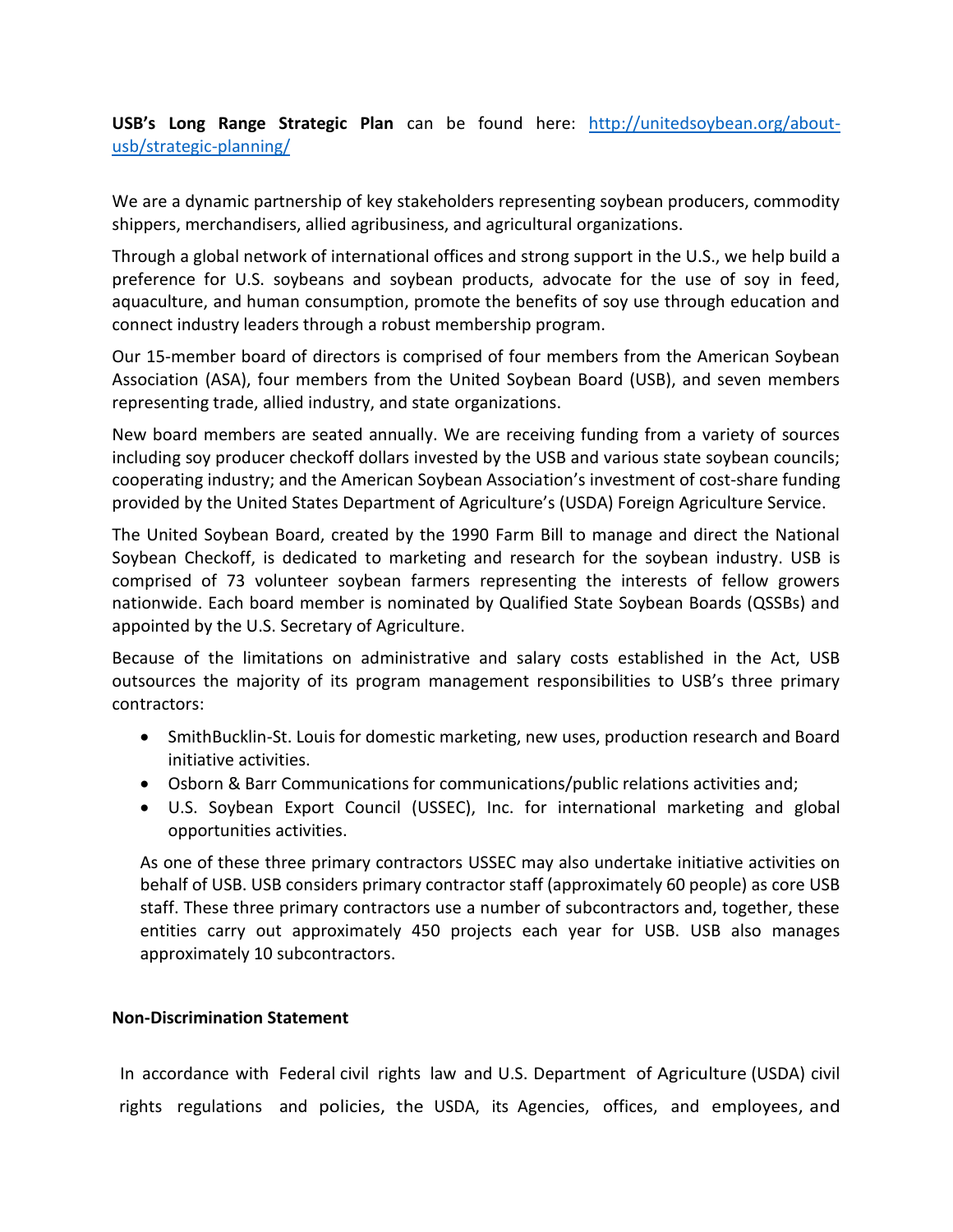institutions participating in or administering USDA programs are prohibited from discriminatingbased on race, color, national origin, religion, sex, gender identity (including gender expression), sexual orientation, disability, age, marital status, family/parental status, income derived from a public assistance program, political beliefs, or reprisal or retaliation for prior civil rights activity in any program or activity conducted or funded by USDA (not all bases apply to all programs).Remedies and complaint filing deadlines vary by program or incident.

Persons with disabilities who require alternative means of communication for program information (e.g., Braille, large print, audiotape, American Sign Language, etc.) should contact the responsible Agency or USDA's TARGET Center at (202) 720-2600 {voice and TTY) or contact USDA through the Federal Relay Service at (800) 877-8339. Additionally, program informationmay be made available in languages other than English.

To file a program discrimination complaint, complete the USDA Program Discrimination Complaint Form, AD-3027, found online at How to File a Program Discrimination Complaint and at any USDA office or write a letter addressed to USDA and provide in the letter all of the informationrequested in the form. To request a copy of the complaint form, call(866) 632- 9992. Submit your completed form or letter to USDA by: (1) mail: U.S. Department of Agriculture, Office of the Assistant Secretary for Civil Rights,1400 Independence Avenue,SW,Washington,D.C.20250-9410; (2) fax: (202) 690-7442;or (3) [email:program.intake@usda.gov.](mailto:program.intake@usda.gov)

USDAis an equal opportunity provider, employer, and lender. **Civil Rights Clause**

Contractor agrees that during the performance of this Agreement it will not discriminate against any employee or applicant for employment because of race, color, religion, gender, national origin, age, disability, political beliefs, sexual orientation, marital or family status, parental status or protected genetic information. Contractor further agrees that it will fully comply with any and all applicable Federal, State, and local equal employment opportunity statutes, ordinances, and regulations, including, without limitation, Title VII of the Civil Rights Act of 1964, the Americans with Disabilities Act of 1990, the Age Discrimination in